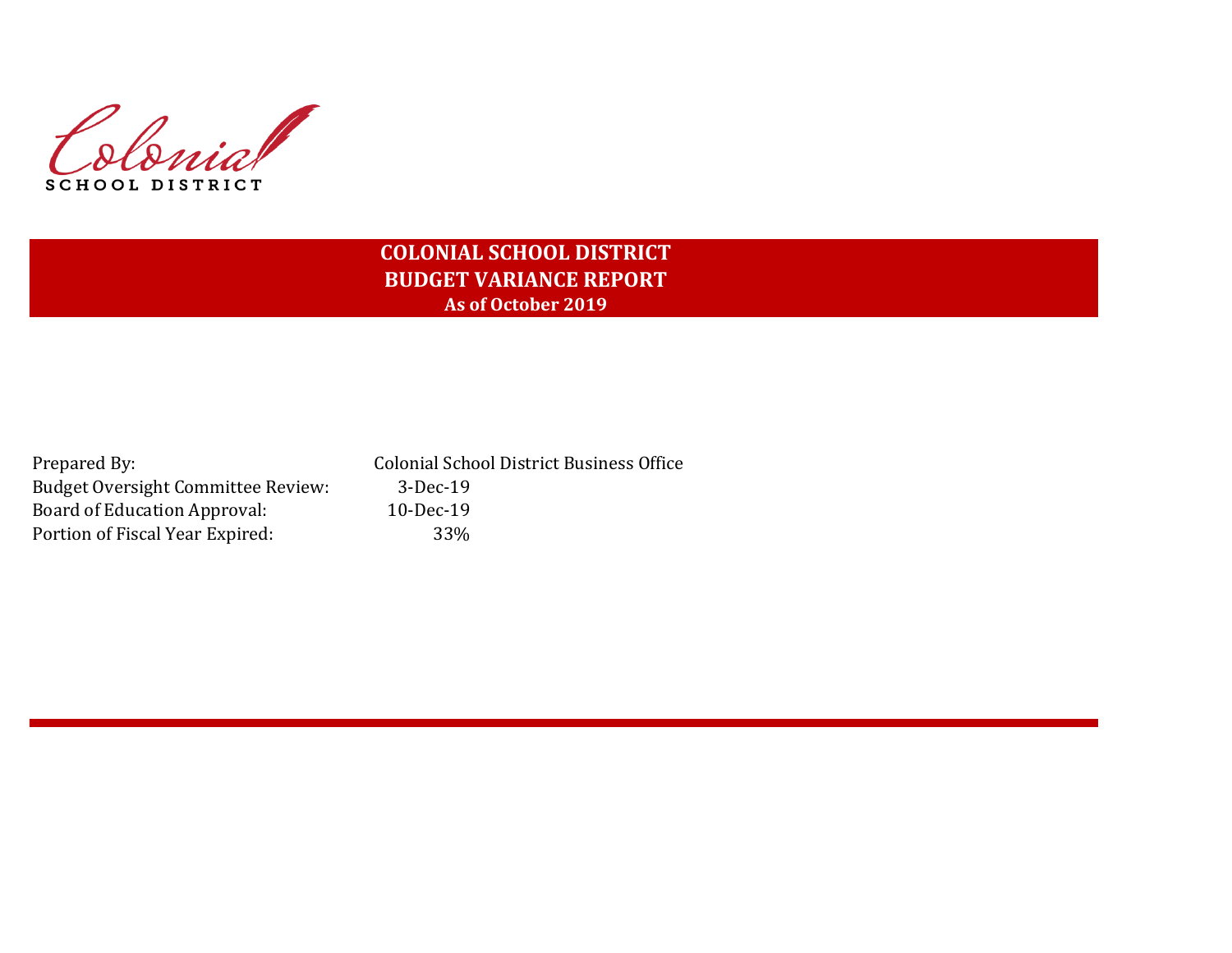| SCHOOL DISTRICT                    | <b>Board</b><br>Approved<br><b>Budget</b> | Receipt<br>to Date | Percent<br><b>Received</b> | <b>Variance</b>   |
|------------------------------------|-------------------------------------------|--------------------|----------------------------|-------------------|
| <b>DISCRETIONARY STATE REVENUE</b> |                                           |                    |                            |                   |
| Division II Costs, AOC             | 2,242,315                                 | 326,247.00         | 14.55%                     | (1,916,068.00)    |
| Division III Equalization          | 5,134,128                                 | 4,576,308.00       | 89.14%                     | (557, 820.00)     |
| <b>Educational Sustainment</b>     | 2,119,445                                 | 1,911,213.00       | 90.18%                     | (208, 232.00)     |
| Excellence/Admin Option            | 31,850                                    | 28,665.00          | 90.00%                     | (3, 185.00)       |
| <b>SUBTOTAL</b>                    | 9,527,738                                 | 6,842,433.00       | 71.82%                     | (2,685,305.00)    |
| <b>RESTRICTED STATE REVENUE</b>    |                                           |                    |                            |                   |
| State formula salaries             | 70,313,570                                | 63,282,213.00      | 90.00%                     | (7,031,357.00)    |
| Cafeteria Salaries                 | 2,408,388                                 | 1,216,892.00       | 50.53%                     | (1, 191, 496.00)  |
| Division II Costs, AOC - Voc       | 187,837                                   | 148,378.00         | 78.99%                     | (39, 459.00)      |
| Division II Costs, Energy          | 1,637,780                                 | 1,710,562.00       | 104.44%                    | 72,782.00         |
| <b>State Transportation</b>        | 7,026,100                                 | 3,086,337.00       | 43.93%                     | (3,939,763.00)    |
| Drivers Ed                         | 27,969                                    | 32,432.00          | 115.96%                    | 4,463.00          |
| <b>Unique Alternative</b>          | 846,205                                   | 423,103.00         | 50.00%                     | (423, 102.00)     |
| <b>Related Services</b>            | 422,844                                   | 380,560.00         | 90.00%                     | (42, 284.00)      |
| Professional Development           | 110,643                                   | 114,220.00         | 103.23%                    | 3,577.00          |
| <b>Technology Block Grant</b>      | 283,650                                   | 255,782.00         | 90.18%                     | (27,868.00)       |
| <b>Student Success Block Grant</b> | 740,676                                   | 740,676.00         | 100.00%                    |                   |
| Opportunity funding                | 2,349,104                                 | 1,174,552.00       | 50.00%                     | (1, 174, 552.00)  |
| <b>Other State Revenue</b>         | 50,000                                    | 4,072.00           | 8.14%                      | (45,928.00)       |
| John G. Leach                      | 7,739,985                                 | 8,034,076.00       | 103.80%                    | 294,091.00        |
| ECAP (Pre-K State grant)           | 290,100                                   | 290,100.00         | 100.00%                    |                   |
| Minor Capital Improvements         | 947,265                                   |                    | 0.00%                      | (947, 265.00)     |
| <b>SUBTOTAL</b>                    | 95,382,116                                | 80,893,955.00      | 84.81%                     | (14, 488, 161.00) |
| Operational budget reduction       | $-1,957,507$                              |                    |                            |                   |
| <b>TOTAL STATE REVENUE</b>         | 102,952,347                               | 87,736,388         | 85.22%                     | (15, 215, 959.00) |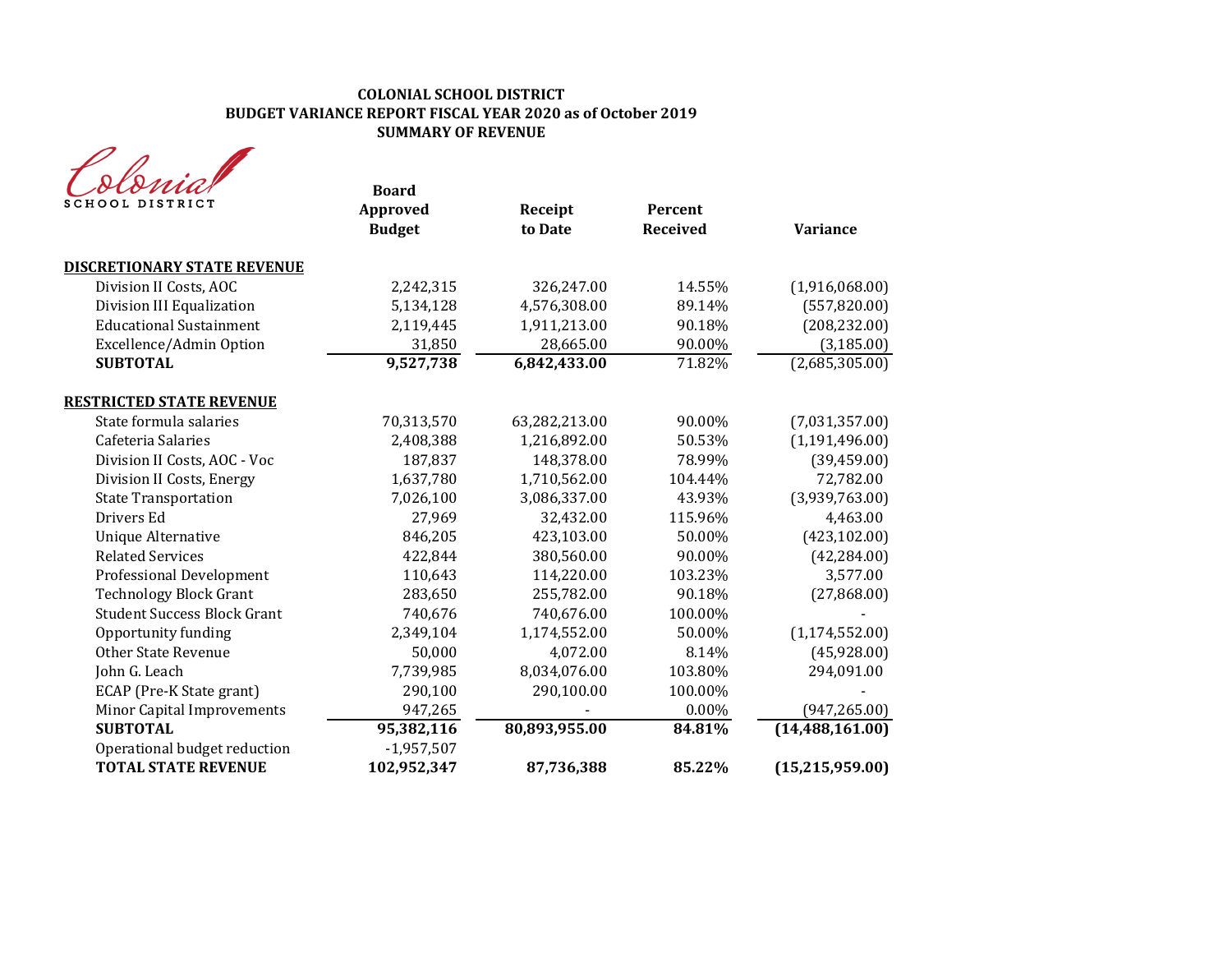| MA              |
|-----------------|
| SCHOOL DISTRICT |

| oroman<br>SCHOOL DISTRICT           | <b>Board</b><br>Approved<br><b>Budget</b> | Receipt<br>to Date | Percent<br><b>Received</b> | <b>Variance</b>  |
|-------------------------------------|-------------------------------------------|--------------------|----------------------------|------------------|
| <b>DISCRETIONARY LOCAL REVENUE</b>  |                                           |                    |                            |                  |
| <b>Current Expense Tax Receipts</b> | 46,927,054                                | 45,458,730.91      | 96.87%                     | (1,468,323.09)   |
| Interest                            | 750,000                                   | 376,431.18         | 50.19%                     | (373, 568.82)    |
| Athletics                           | 15,000                                    | 8,822.00           | 58.81%                     | (6, 178.00)      |
| <b>Indirect Costs</b>               | 350,000                                   | (1,777.21)         | $-0.51%$                   | (351, 777.21)    |
| <b>CSCRP</b>                        | 59,000                                    | 20,783.00          | 35.23%                     | (38, 217.00)     |
| <b>Building Rental</b>              | 34,000                                    | 7,382.50           | 21.71%                     | (26, 617.50)     |
| <b>SUBTOTAL</b>                     | 48,135,054                                | 45,870,372.38      | 95.30%                     | (2,264,681.62)   |
| <u>RESTRICTED LOCAL REVENUE</u>     |                                           |                    |                            |                  |
| Debt Service Tax Receipts           | 4,632,501                                 | 4,335,975.75       | 93.60%                     | (296, 525.25)    |
| Tuition Receipts (excl. Leach)      | 6,619,130                                 | 9,034,986.35       | 136.50%                    | 2,415,856.35     |
| John G. Leach (tuition revenue)     | 4,200,000                                 | 1,083,131.44       | 25.79%                     | (3, 116, 868.56) |
| <b>Match Tax Receipts</b>           | 2,689,839                                 | 2,501,269.83       | 92.99%                     | (188, 569.17)    |
| <b>Technology Maintenance Match</b> | 454,284                                   |                    | $0.00\%$                   | (454, 284.00)    |
| Cafeteria                           | 6,140,000                                 | 1,103,502.89       | 17.97%                     | (5,036,497.11)   |
| Donations                           | 75,000                                    | 11,500.00          | 15.33%                     | (63,500.00)      |
| E3 Grant                            | 1,750,000                                 |                    | $0.00\%$                   | (1,750,000.00)   |
| Other Local Revenue                 | 515,000                                   | 172,072.09         | 33.41%                     | (342, 927.91)    |
| <b>SUBTOTAL</b>                     | 27,075,754                                | 18,242,438.35      | 67.38%                     | (8,833,315.65)   |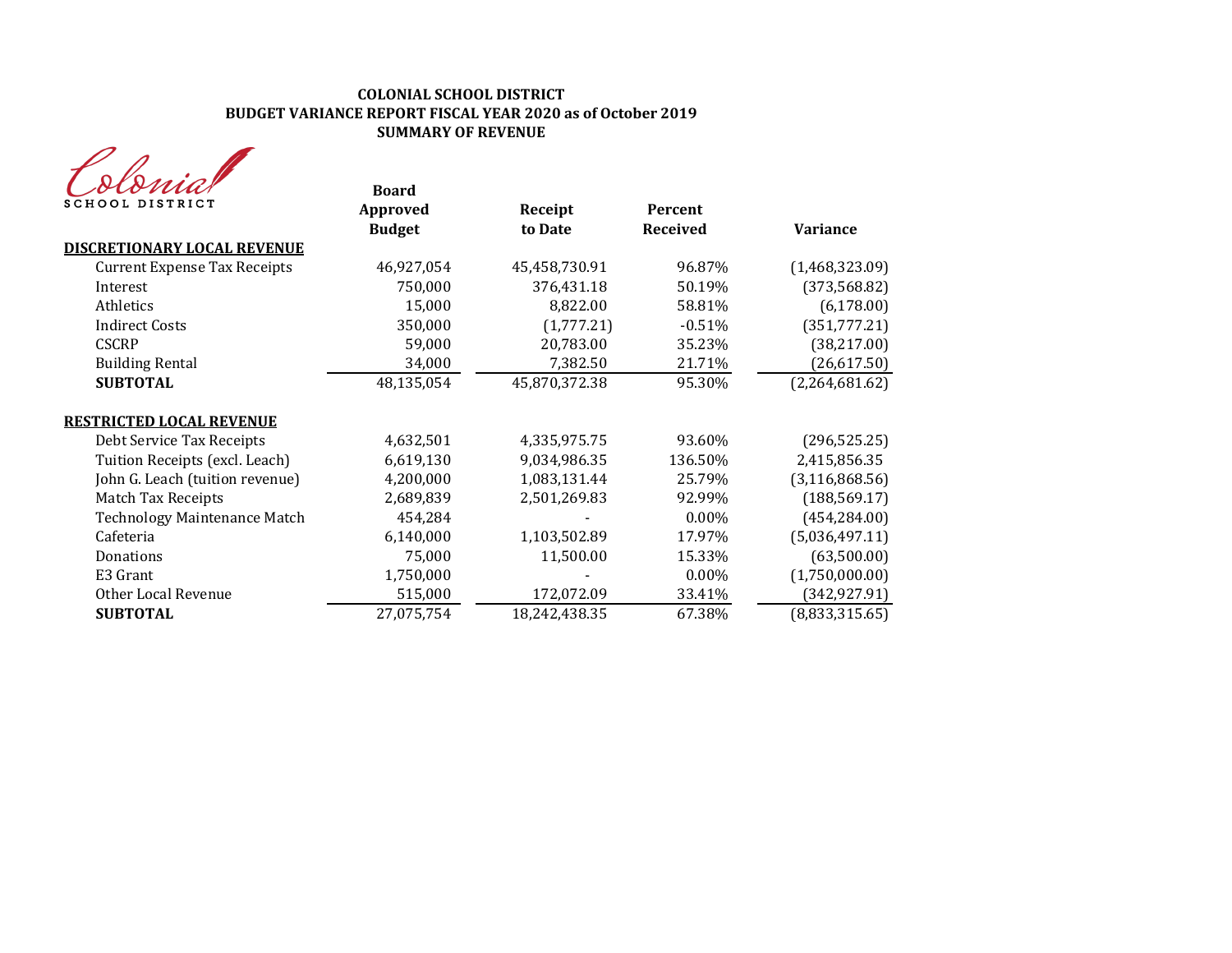| <b>SCHOOL DISTRICT</b>       | <b>Board</b><br>Approved<br><b>Budget</b> | Receipt<br>to Date | Percent<br><b>Received</b> | <b>Variance</b>   |
|------------------------------|-------------------------------------------|--------------------|----------------------------|-------------------|
| <b>OTHER LOCAL FUNDS</b>     |                                           |                    |                            |                   |
| Charter (Reduction)          | (5,059,114)                               | (1,922,505.72)     | 38.00%                     | 3,136,607.92      |
| Choice (Reduction)           | (1,062,857)                               |                    | 0.00%                      | 1,062,856.96      |
| Reserve funds                | (4, 195, 727)                             |                    | 0.00%                      | 4,195,727.00      |
| <b>SUBTOTAL</b>              | (10, 317, 698)                            | (1,922,505.72)     | 18.63%                     | 8,395,191.88      |
| <b>TOTAL LOCAL REVENUE</b>   | 64,893,110                                | 62,190,305.01      | 95.83%                     | (2,702,805.39)    |
| <b>FEDERAL REVENUE</b>       |                                           |                    |                            |                   |
| <b>IDEA Part B</b>           | 2,704,775                                 | 2,704,775.00       | 100.00%                    |                   |
| <b>IDEA</b> Pre-K            | 101,654                                   | 119,262.00         | 117.32%                    | 17,608.00         |
| Title I                      | 4,156,995                                 | 4,173,305.00       | 100.39%                    | 16,310.00         |
| Title II                     | 761,736                                   | 764,373.00         | 100.35%                    | 2,637.00          |
| Title III                    | 93,147                                    | 96,634.00          | 103.74%                    | 3,487.00          |
| Perkins                      | 302,120                                   | 303,174.00         | 100.35%                    | 1,054.00          |
| Title IV                     | 459,225                                   | 459,225.00         | 100.00%                    |                   |
| Other Federal Funds          | 100,000                                   | 7,230.00           | 7.23%                      | (92, 770.00)      |
| <b>TOTAL FEDERAL REVENUE</b> | 8,679,652                                 | 8,627,978.00       | 99.40%                     | (51,674.00)       |
| <b>TOTAL REVENUE</b>         | 176,525,109                               | 158,554,671.01     | 89.82%                     | (17, 970, 438.39) |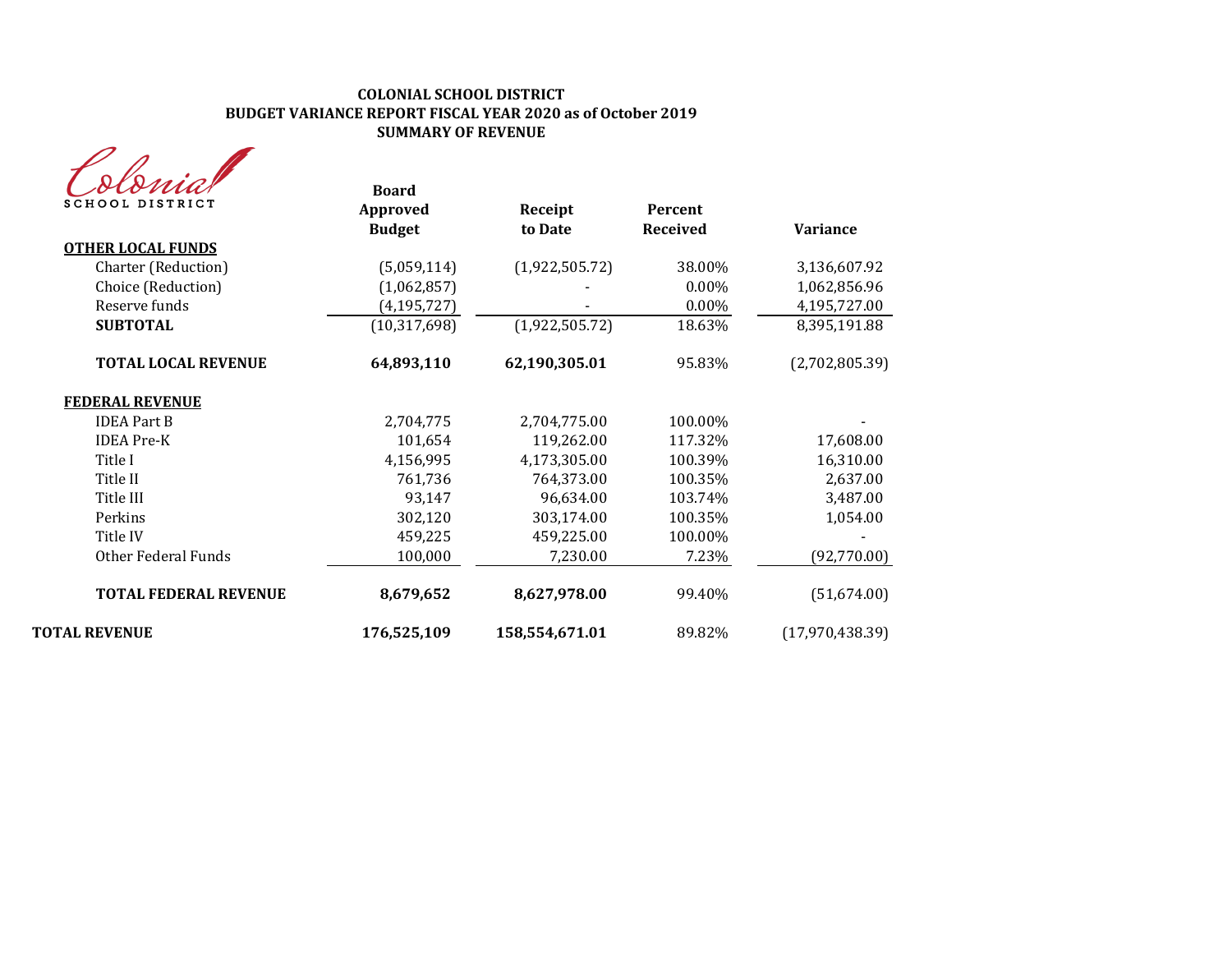

| <b>EXPENDITURES</b> |                | <b>SCHOOL DISTRICT</b>              | <b>Board</b><br>Approved | <b>Encumbrance</b> |                     | Remaining<br><b>Balance</b> | Percent   | Percent |
|---------------------|----------------|-------------------------------------|--------------------------|--------------------|---------------------|-----------------------------|-----------|---------|
|                     |                |                                     | <b>Budget</b>            |                    | <b>Expenditures</b> |                             | Obligated | Spent   |
| <b>Operating</b>    | <b>Program</b> |                                     |                          |                    |                     |                             |           |         |
| <u>Unit</u>         | Code           |                                     |                          |                    |                     |                             |           |         |
|                     |                | <b>DISCRETIONARY SCHOOL BUDGETS</b> |                          |                    |                     |                             |           |         |
| 9340410A            | 95437          | Carrie Downie Library               | 3,048                    |                    | 555.89              | 2,492.11                    | 18.24%    | 18.24%  |
| 9340410A            | 99999          | Carrie Downie Elementary            | 46,897                   | 4,513.00           | 20,807.35           | 21,576.65                   | 53.99%    | 44.37%  |
| 9340412A            | 95437          | Castle Hills Library                | 4,545                    |                    | $\blacksquare$      | 4,545.00                    | $0.00\%$  | 0.00%   |
| 9340412A            | 99999          | <b>Castle Hills Elementary</b>      | 67,431                   | 5,475.54           | 34,013.38           | 27,942.08                   | 58.56%    | 50.44%  |
| 9340418A            | 95437          | Pleasantville Library               | 3,078                    |                    | 81.94               | 2,996.06                    | 2.66%     | 2.66%   |
| 9340418A            | 99999          | Pleasantville Elementary            | 46,716                   | 4,113.75           | 24,723.62           | 17,878.63                   | 61.73%    | 52.92%  |
| 9340420A            | 95437          | Wilmington Manor Library            | 2,333                    |                    |                     | 2,333.00                    | $0.00\%$  | 0.00%   |
| 9340420A            | 99999          | <b>Wilmington Manor Elementary</b>  | 34,898                   | 6,735.72           | 13,826.23           | 14,336.05                   | 58.92%    | 39.62%  |
| 9340422A            | 95437          | Wilbur Library                      | 8,748                    |                    |                     | 8,748.00                    | 0.00%     | 0.00%   |
| 9340422A            | 99999          | Wilbur Elementary                   | 129,081                  | 13,651.54          | 25,198.43           | 90,231.03                   | 30.10%    | 19.52%  |
| 9340427A            | 95437          | Southern Library                    | 6,521                    | 2,244.46           | 2,827.21            | 1,449.33                    | 77.77%    | 43.36%  |
| 9340427A            | 99999          | Southern Elementary                 | 97,195                   | 6,418.99           | 44,599.48           | 46,176.53                   | 52.49%    | 45.89%  |
| 9340432A            | 95437          | New Castle Library                  | 3,929                    | $\blacksquare$     |                     | 3,929.00                    | 0.00%     | 0.00%   |
| 9340432A            | 99999          | New Castle Elementary               | 58,211                   | 12,963.69          | 12,387.26           | 32,860.05                   | 43.55%    | 21.28%  |
| 9340456A            | 95437          | Eisenberg Library                   | 3,861                    | 727.40             | $\overline{a}$      | 3,133.60                    | 18.84%    | 0.00%   |
| 9340456A            | 99999          | <b>Eisenberg Elementary</b>         | 57,846                   | 3,278.21           | 17,970.38           | 36,597.41                   | 36.73%    | 31.07%  |
| 9340470A            | 95437          | <b>Gunning Bedford Library</b>      | 8,010                    |                    | 7,185.73            | 824.27                      | 89.71%    | 89.71%  |
| 9340470A            | 99999          | <b>Gunning Bedford Middle</b>       | 126,018                  | 26,061.39          | 61,419.44           | 38,537.17                   | 69.42%    | 48.74%  |
| 9340474A            | 95437          | George Read Library                 | 5,989                    |                    | 0.61                | 5,988.39                    | 0.01%     | 0.01%   |
| 9340474A            | 99999          | George Read Middle                  | 97,945                   | 9,164.81           | 15,437.54           | 73,342.65                   | 25.12%    | 15.76%  |
| 9340476A            | 95437          | McCullough Library                  | 5,837                    |                    | 3,681.15            | 2,155.85                    | 63.07%    | 63.07%  |
| 9340476A            | 99999          | McCullough Middle                   | 93,537                   | 8,068.08           | 51,425.95           | 34,042.97                   | 63.60%    | 54.98%  |
| 9340490A            | 95048          | William Penn - ROTC                 | 4,370                    |                    | 5,556.57            | (1, 186.57)                 | 127.15%   | 127.15% |
| 9340490A            | 95073          | William Penn - Music Choir          | 27,550                   | 2,656.41           | 2,453.08            | 22,440.51                   | 18.55%    | 8.90%   |
| 9340490A            | 95437          | William Penn - Library              | 16,614                   |                    | 3,564.80            | 13,049.20                   | 21.46%    | 21.46%  |
| 9340490A            | 95468          | William Penn - Summer School        | 8,550                    |                    |                     | 8,550.00                    | $0.00\%$  | 0.00%   |
| 9340490A            | 95602          | <b>William Penn - Athletics</b>     | 152,000                  | 34,766.73          | 51,080.86           | 66,152.41                   | 56.48%    | 33.61%  |
| 9340490A            | 99999          | William Penn High School            | 265,373                  | 52,831.32          | 75,164.01           | 137,377.67                  | 48.23%    | 28.32%  |
|                     |                | <b>SUBTOTAL</b>                     | 1,386,131                | 193,671.04         | 473,960.91          | 718,499.05                  | 48.17%    | 34.19%  |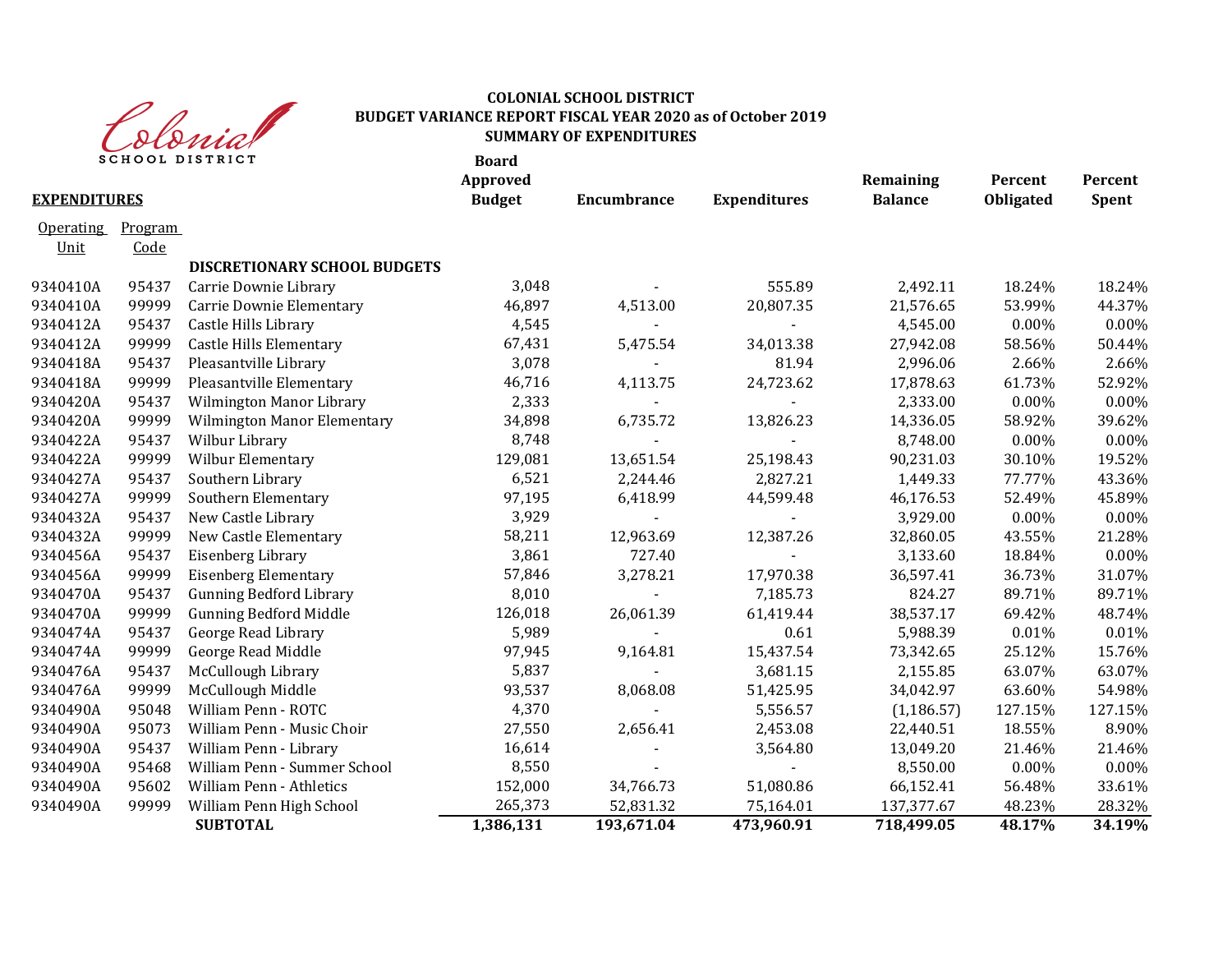

|                     |                 | <b>SCHOOL DISTRICT</b>                    | <b>Board</b><br>Approved |                    |                     | Remaining      | Percent   | Percent |
|---------------------|-----------------|-------------------------------------------|--------------------------|--------------------|---------------------|----------------|-----------|---------|
| <b>EXPENDITURES</b> |                 |                                           | <b>Budget</b>            | <b>Encumbrance</b> | <b>Expenditures</b> | <b>Balance</b> | Obligated | Spent   |
| Operating<br>Unit   | Program<br>Code |                                           |                          |                    |                     |                |           |         |
|                     |                 | DISCRETIONARY DIVISION/DEPARTMENT BUDGETS |                          |                    |                     |                |           |         |
| 99900000            | 99999           | <b>Board of Education</b>                 | 31,000                   |                    | 14,640.32           | 16,359.68      | 47.23%    | 47.23%  |
| 99900100            | 99999           | Legal                                     | 68,000                   | 40,585.74          | 29,145.69           | (1,731.43)     | 102.55%   | 42.86%  |
| 99900300            | 95228           | Substitutes & Homebound                   | 850,000                  | 226,832.00         | 12,128.75           | 611,039.25     | 28.11%    | 1.43%   |
| 99900300            | 95494           | Teacher of the Year                       | 7,500                    | 359.05             | 157.91              | 6,983.04       | 6.89%     | 2.11%   |
| 99900300            | 99999           | <b>General District Expenses</b>          | 976,000                  | 129,833.05         | 497,830.94          | 348,336.01     | 64.31%    | 51.01%  |
| 99910000            | 95052           | Marketing                                 | 60,600                   | 14,812.59          | 6,630.09            | 39,157.32      | 35.38%    | 10.94%  |
| 99910000            | 99999           | <b>Public Communications</b>              | 20,200                   | 5,797.59           | 4,962.21            | 9,440.20       | 53.27%    | 24.57%  |
| 99910010            | 95411           | Copy Center                               | 235,000                  | 62,399.15          | 69,181.88           | 103,418.97     | 55.99%    | 29.44%  |
| 99910010            | 99999           | District Administration                   | 87,500                   | 819.35             | 27,169.76           | 59,510.89      | 31.99%    | 31.05%  |
| 99910010            | 95405           | <b>District Choice</b>                    | 4,500                    | 247.13             | 919.38              | 3,333.49       | 25.92%    | 20.43%  |
| 99910100            | 99999           | Superintendent                            | 18,000                   | $\blacksquare$     | 3,063.87            | 14,936.13      | 17.02%    | 17.02%  |
| 99970600            | 95060           | Preschool Expansion                       | 135,000                  | 15,474.71          | 29,235.79           | 90,289.50      | 33.12%    | 21.66%  |
| 99970675            | 95430           | <b>Elementary Wellness</b>                | 85,000                   |                    | 24,345.72           | 60,654.28      | 28.64%    | 28.64%  |
| 99910110            | 99999           | <b>Assistant Superintendent 1</b>         | 15,000                   |                    | 114.00              | 14,886.00      | 0.76%     | 0.76%   |
| 99910115            | 99999           | <b>Assistant Superintendent 2</b>         | 15,000                   | 810.04             | 305.95              | 13,884.01      | 7.44%     | 2.04%   |
| 99920000            | 99999           | Curriculum/Instruction                    | 125,000                  | 5,715.19           | 30,747.17           | 88,537.64      | 29.17%    | 24.60%  |
| 99920000            | 95435           | Common Core/Curriculum                    | 250,000                  |                    |                     | 250,000.00     | 0.00%     | 0.00%   |
| 99920000            | 90850           | Music/Art Curriculum                      | 45,000                   | 14,630.15          | 16,225.65           | 14,144.20      | 68.57%    | 36.06%  |
| 99920100            | 99999           | <b>Discipline Programs</b>                | 185,000                  | 136,665.00         | 13,335.00           | 35,000.00      | 81.08%    | 7.21%   |
| 99920110            | 99519           | Security/Constables                       | 595,000                  | 14,299.06          | 254,195.95          | 326,504.99     | 45.13%    | 42.72%  |
| 99920700            | 99999           | Middle school Athletics                   | 60,000                   |                    | 2,455.00            | 57,545.00      | 4.09%     | 4.09%   |
| 99930300            | 99999           | <b>Student Services</b>                   | 20,000                   |                    | 2,348.47            | 17,651.53      | 11.74%    | 11.74%  |
| 99930400            | 99999           | <b>Behavioral Health</b>                  | 20,000                   | 4,000.00           | 10,824.50           | 5,175.50       | 74.12%    | 54.12%  |
| 99940000            | 99999           | <b>Business Office</b>                    | 42,300                   |                    | 12,810.36           | 29,489.64      | 30.28%    | 30.28%  |
| 99940400            | 99999           | Local Salaries & Benefits                 | 36,440,160               | 1,150,000.00       | 12,995,544.79       | 22,294,614.87  | 38.82%    | 35.66%  |
| 99950000            | 99999           | Personnel                                 | 46,000                   |                    | 15,280.35           | 30,719.65      | 33.22%    | 33.22%  |
| 99940050            | 99999           | <b>Facilities Maintenance</b>             | 1,100,000                | 439,694.29         | 295,987.02          | 364,318.69     | 66.88%    | 26.91%  |
| 99960200            | 99531           | <b>Custodial Services</b>                 | 450,000                  | 203,950.88         | 173,883.64          | 72,165.48      | 83.96%    | 38.64%  |
| 99970680            | 99999           | <b>School Supervision</b>                 | 60,000                   | 224.00             | 11,625.54           | 48,150.46      | 19.75%    | 19.38%  |
| 99970680            | 95488           | <b>Visiting Teachers</b>                  | 4,000                    |                    | 751.85              | 3,248.15       | 18.80%    | 18.80%  |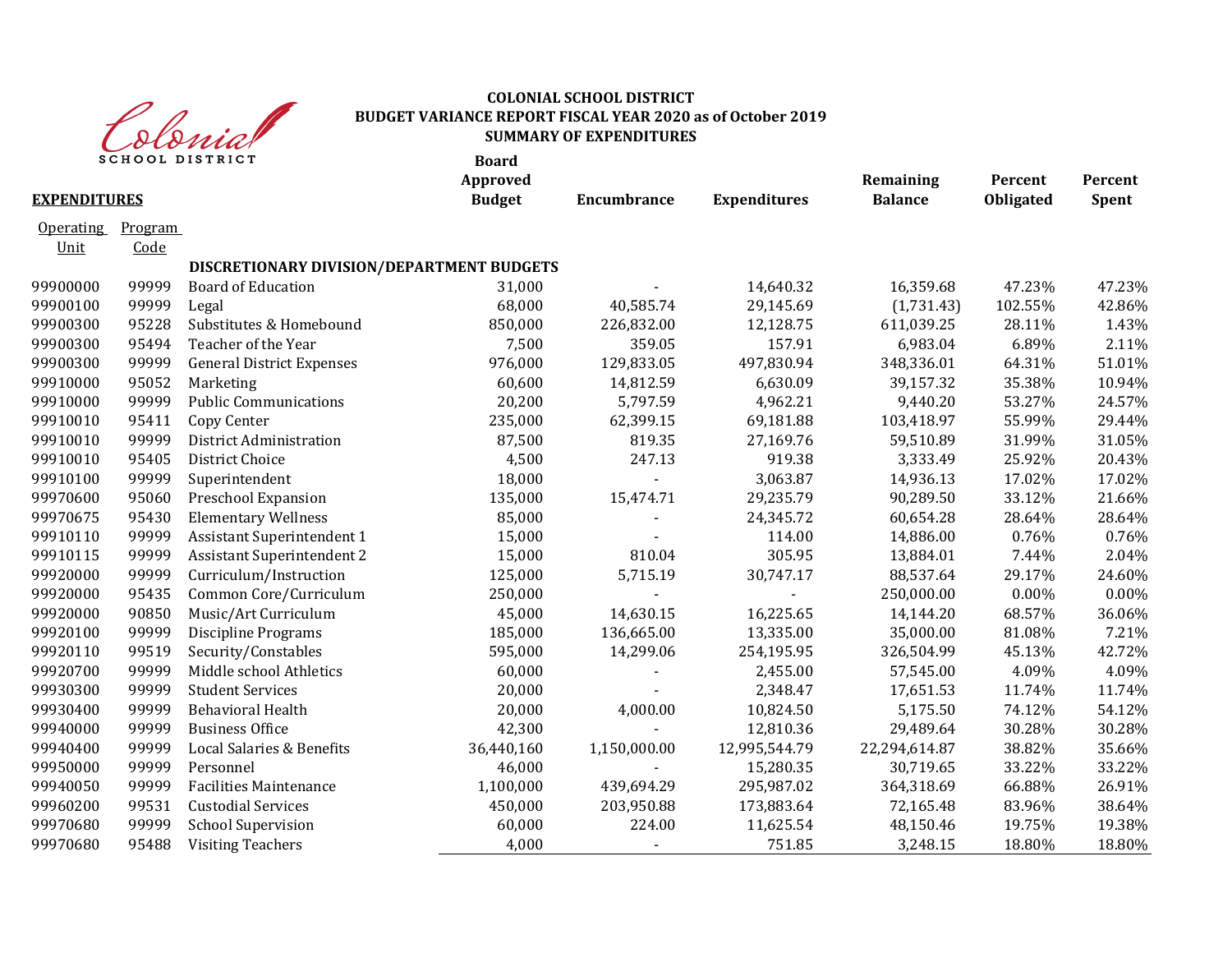

|                          |                 | <b>SCHOOL DISTRICT</b>                                                      | <b>Board</b><br>Approved |              |                     | Remaining      | Percent   | Percent  |
|--------------------------|-----------------|-----------------------------------------------------------------------------|--------------------------|--------------|---------------------|----------------|-----------|----------|
| <b>EXPENDITURES</b>      |                 |                                                                             | <b>Budget</b>            | Encumbrance  | <b>Expenditures</b> | <b>Balance</b> | Obligated | Spent    |
| <b>Operating</b><br>Unit | Program<br>Code |                                                                             |                          |              |                     |                |           |          |
|                          |                 | <b>SUBTOTAL - DISCRETIONARY</b><br>RESTRICTED FUNDING WITH LOCAL INVESTMENT | 42,050,760               | 2,467,149    | 14,555,848          | 25,027,763     | 40.48%    | 34.61%   |
| 99940810                 | 99999           | Tech Equipment & Repair                                                     | 1,724,840                | 209,444.46   | 1,135,988.48        | 379,407.06     | 78.00%    | 65.86%   |
| 99960200                 | 95419           | Energy/Utilities                                                            | 2,132,523                | 551,969.72   | 824,594.19          | 755,959.09     | 64.55%    | 38.67%   |
| 99960400                 | 99999           | Transportation                                                              | 8,500,000                | 977,396.82   | 2,161,977.70        | 5,360,625.48   | 36.93%    | 25.44%   |
|                          |                 | SUBTOTAL - RESTRICTED/LOCAL                                                 | 12,357,363               | 1,738,811.00 | 4,122,560.37        | 6,495,991.63   | 47.43%    | 33.36%   |
|                          |                 | <b>OTHER RESTRICTED BUDGETS</b>                                             |                          |              |                     |                |           |          |
| 99910120                 | 99999           | <b>Contractual Services</b>                                                 | 450,000                  |              |                     | 450,000.00     | $0.00\%$  | $0.00\%$ |
| 99920200                 | 99999           | Extra Time                                                                  | 270,000                  |              | 52,057.06           | 217,942.94     | 19.28%    | 19.28%   |
| 99920500                 | 99999           | Professional Development                                                    | 110,643                  | 396.25       | 7,959.28            | 102,287.47     | 7.55%     | 7.19%    |
| 99920800                 | 99999           | <b>Drivers Education</b>                                                    | 27,969                   | 16,312.86    | 3,952.47            | 7,703.67       | 72.46%    | 14.13%   |
| 99940200                 | 99999           | <b>Division I Salaries</b>                                                  | 70,313,570               |              | 25,293,948.46       | 45,019,621.54  | 35.97%    | 35.97%   |
| 99940300                 | 99999           | Division II Vocational                                                      | 187,837                  |              | 40.00               | 187,797.00     | 0.02%     | 0.02%    |
| 99940410                 | 95037           | <b>Immersion Funding</b>                                                    | 20,000                   |              |                     | 20,000.00      | 0.00%     | 0.00%    |
| 99940410                 | 99999           | Competitive Grants - State                                                  | 50,000                   |              | 645.92              | 49,354.08      | 1.29%     | 1.29%    |
| 99940500                 | 99999           | <b>Federal Funds</b>                                                        | 8,679,652                | 162,775.48   | 200,796.74          | 8,316,079.78   | 4.19%     | 2.31%    |
| 99940700                 | 99999           | Private Grants/Donations                                                    | 75,000                   | 1,697.40     | 8,840.41            | 64,462.19      | 14.05%    | 11.79%   |
| 99960000                 | 99999           | <b>Child Nutrition Operations</b>                                           | 8,548,388                |              | 2,706,581.69        | 5,841,806.31   | 31.66%    | 31.66%   |
| 99970000                 | 99999           | Debt Service                                                                | 4,632,501                |              | 2,948,956.57        | 1,683,544.43   | 63.66%    | 63.66%   |
| 99921000                 | 99999           | Opportunity funds                                                           | 2,349,104                | 144,700.00   | 440,549.12          | 1,763,854.88   | 24.91%    | 18.75%   |
| 99970680                 | 99562           | <b>Student Success Block Grant</b>                                          | 1,174,330                |              | 90,794.31           | 1,083,535.69   | 7.73%     | 7.73%    |
| 99990050                 | 99999           | E3 Grant                                                                    | 1,750,000                |              | 539,136.58          | 1,210,863.42   | 30.81%    | 30.81%   |
| 99970200                 | 99999           | Minor Capital                                                               | 1,578,775                |              |                     | 1,578,775.00   | 0.00%     | 0.00%    |
| 99970600                 | 99768           | ECAP (State Pre-K grant)                                                    | 290,100                  |              | 34,131.98           | 255,968.02     | 11.77%    | 11.77%   |
|                          |                 | <b>SUBTOTAL - RESTRICTED</b>                                                | 100,507,869              | 325,881.99   | 32,328,390.59       | 67,853,596.42  | 32.49%    | 32.17%   |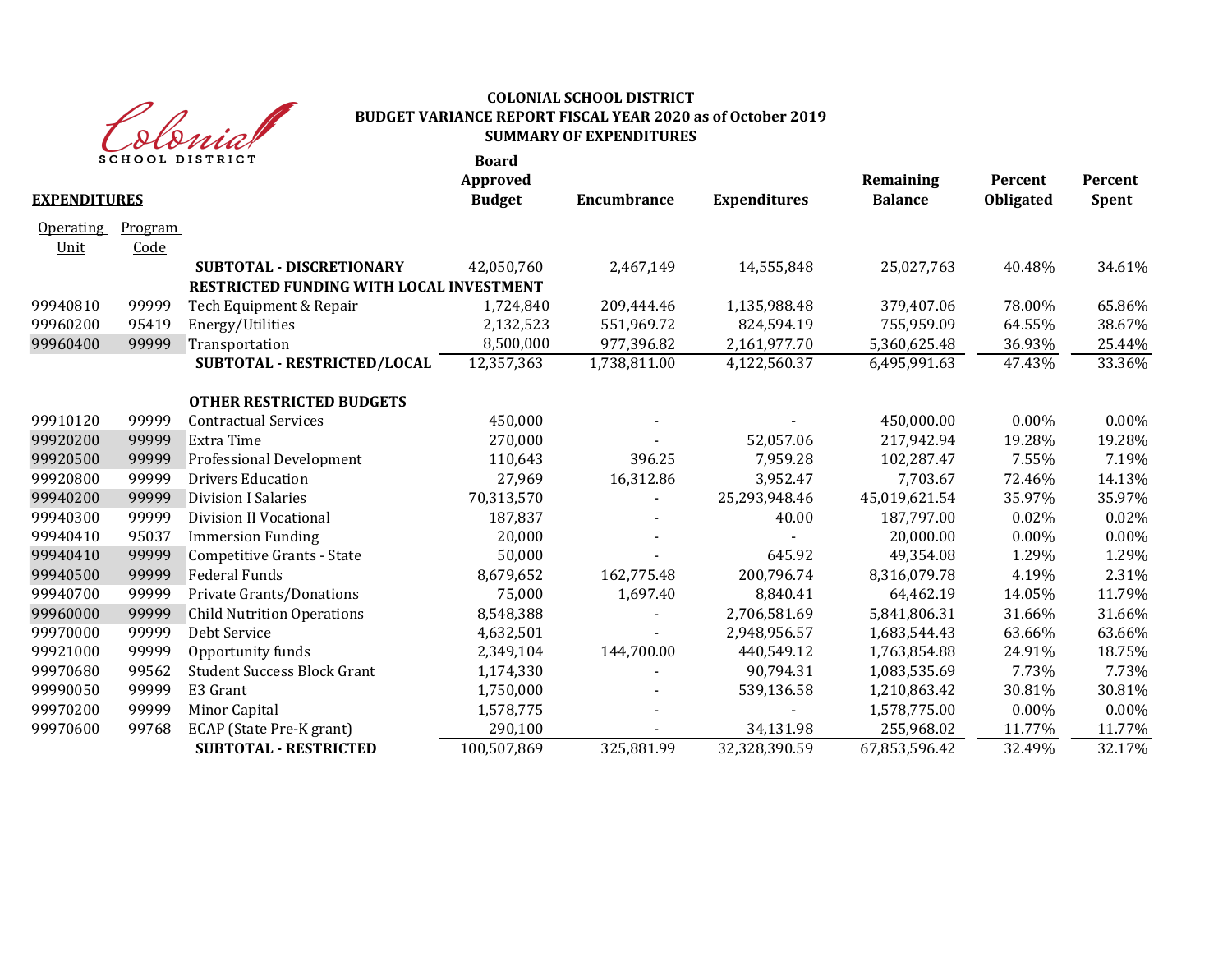

|                           |         | <b>SCHOOL DISTRICT</b>                   | <b>Board</b><br>Approved |                |                     | Remaining      | Percent   | Percent      |
|---------------------------|---------|------------------------------------------|--------------------------|----------------|---------------------|----------------|-----------|--------------|
| <b>EXPENDITURES</b>       |         |                                          | <b>Budget</b>            | Encumbrance    | <b>Expenditures</b> | <b>Balance</b> | Obligated | <b>Spent</b> |
| <b>Operating</b>          | Program |                                          |                          |                |                     |                |           |              |
| Unit                      | Code    |                                          |                          |                |                     |                |           |              |
|                           |         | <b>RESTRICTED TUITION FUNDED BUDGETS</b> |                          |                |                     |                |           |              |
| 99970600                  | 95030   | Preschool                                | 78,660                   | 3,186.29       | 13,808.93           | 61,664.78      | 21.61%    | 17.56%       |
| 99970600                  | 99532   | <b>PreK General Expenses</b>             | 550,000                  | 380,241.36     | 324,200.96          | (154, 442.32)  | 128.08%   | 58.95%       |
| 9340427A                  | 95217   | Southern ILC                             | 66,434                   | 3,180.37       | 13,818.18           | 49,434.95      | 25.59%    | 20.80%       |
| 9340427A                  | 99532   | Southern ILC Payroll                     | 312,000                  |                | 122,432.44          | 189,567.56     | 39.24%    | 39.24%       |
| 9340427A                  | 95207   | Southern CASL                            | 43,990                   | 1,340.60       | 9,531.98            | 33,117.17      | 24.72%    | 21.67%       |
| 9340427A                  | 99530   | Southern CASL Payroll                    | 255,000                  |                | 128,828.07          | 126,171.93     | 50.52%    | 50.52%       |
| 9340470A                  | 95217   | <b>Gunning Bedford ILC</b>               | 43,990                   | 29,740.62      | 7,424.59            | 6,824.54       | 84.49%    | 16.88%       |
| 9340470A                  | 99532   | <b>GB ILC Payroll</b>                    | 250,000                  |                |                     | 250,000.00     | 0.00%     | 0.00%        |
| 9340470A                  | 95207   | <b>Gunning Bedford CASL</b>              | 35,910                   | 29,740.62      | 6,172.52            | (3.14)         | 100.01%   | 17.19%       |
| 9340470A                  | 99530   | <b>GB CASL Payroll</b>                   | 225,000                  |                |                     | 225,000.00     | 0.00%     | $0.00\%$     |
| 9340490A                  | 95207   | WPHS CASL                                | 35,910                   |                |                     | 35,910.00      | $0.00\%$  | 0.00%        |
| 9340490A                  | 99530   | <b>WPHS CASL Payroll</b>                 | 112,000                  |                | 47,361.54           | 64,638.46      | 42.29%    | 42.29%       |
| 9340522A                  | 99532   | <b>Wallin General Expenses</b>           | 880,000                  | 40,722.90      | 282,572.94          | 556,704.16     | 36.74%    | 32.11%       |
| 9340522A                  | 99999   | <b>Wallin Principal</b>                  | 46,636                   |                | 10,612.76           | 36,022.74      | 22.76%    | 22.76%       |
| 99920300                  | 99999   | LEP/ESL                                  | 570,000                  |                | 210,070.96          | 359,929.04     | 36.85%    | 36.85%       |
| 99921050                  | 99999   | <b>Special Education Services</b>        | 500,000                  | 265,685.86     | 62,098.93           | 172,215.21     | 65.56%    | 12.42%       |
| 99930200                  | 95454   | Private Placement                        | 1,280,000                | 215,020.66     | 128,352.59          | 936,626.75     | 26.83%    | 10.03%       |
| 99930200                  | 99999   | In State Tuition                         | 750,000                  | 117,383.30     | 105,505.01          | 527,111.69     | 29.72%    | 14.07%       |
| 99930200                  | 95236   | <b>Exceptional Children Payroll</b>      | 500,000                  | $\blacksquare$ | $\blacksquare$      | 500,000.00     | $0.00\%$  | 0.00%        |
| 99930300                  | 99546   | <b>Assistive Technology</b>              | 30,000                   | 5,016.48       | 2,436.19            | 22,547.33      | 24.84%    | 8.12%        |
|                           |         | <b>SUBTOTAL - TUITION</b>                | 6,565,529                | 1,091,259.06   | 1,475,228.59        | 3,999,040.85   | 39.09%    | 22.47%       |
| See detailed budget       |         | <b>Leach - Special School</b>            | 13,698,738               | 319,733.31     | 845,132.27          | 12,533,872.29  | 8.50%     | 6.17%        |
| <b>TOTAL EXPENDITURES</b> |         |                                          | 176,566,389              | 6,136,505.37   | 53,801,120.28       | 116,628,763.38 | 33.95%    | 30.47%       |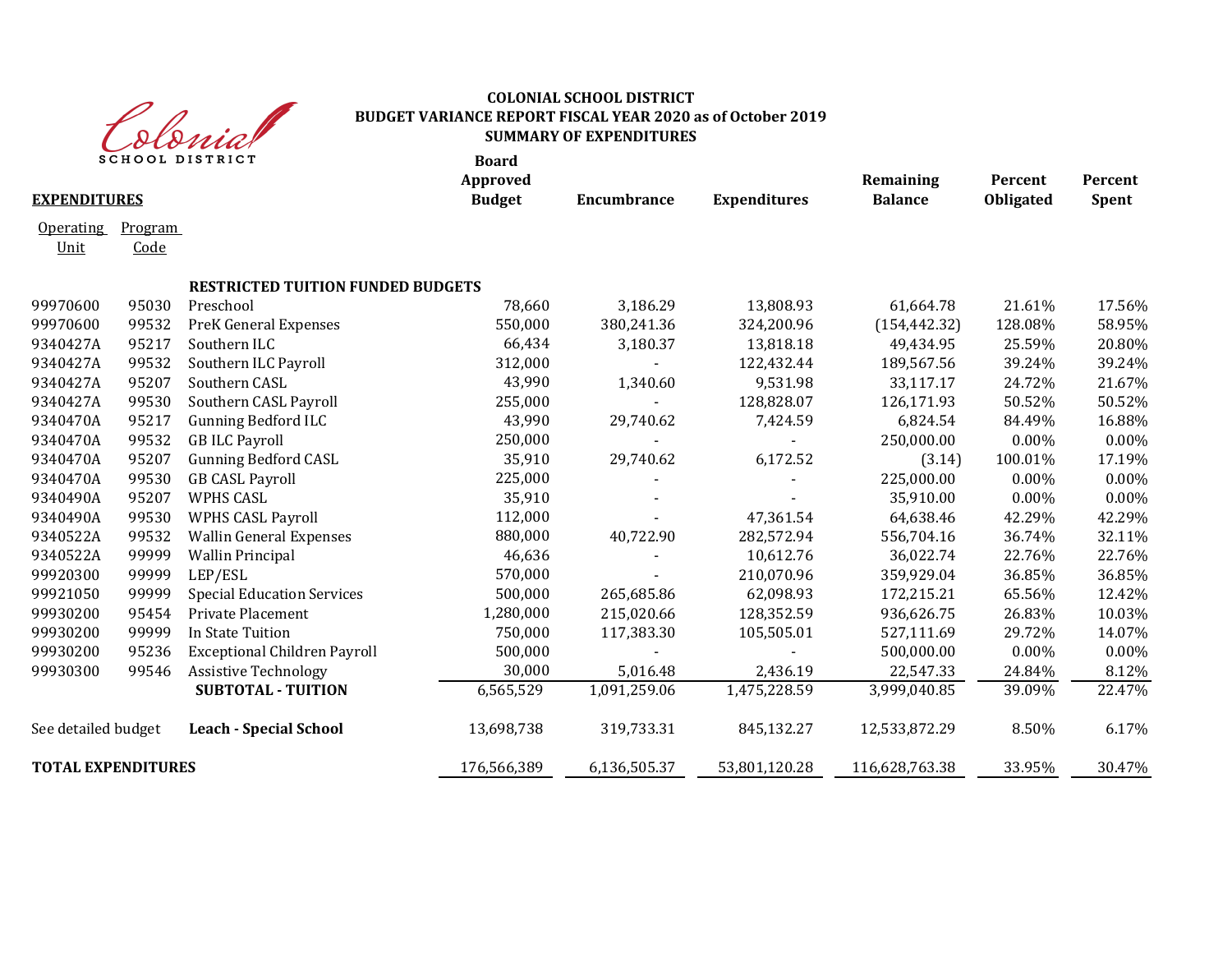Colonial SCHOOL DISTRICT

### **COLONIAL SCHOOL DISTRICT BUDGET VARIANCE REPORT FISCAL YEAR 2020 as of October 2019 DETAIL COST CENTERS**

| <b>EXPENDITURES</b>               |                           |                                                                     |               |                          |                     |                |                  |              |
|-----------------------------------|---------------------------|---------------------------------------------------------------------|---------------|--------------------------|---------------------|----------------|------------------|--------------|
| <b>Operating</b>                  | Program                   |                                                                     | <b>Board</b>  |                          |                     |                |                  |              |
| Unit                              | <u>Code</u>               |                                                                     | Approved      |                          |                     | Remaining      | Percent          | Percent      |
|                                   |                           |                                                                     | <b>Budget</b> | Encumbrance              | <b>Expenditures</b> | <b>Balance</b> | <b>Obligated</b> | <b>Spent</b> |
|                                   |                           | General District Expenses - Summarized on page 6 - Detail of budget |               |                          |                     |                |                  |              |
| 99900300                          | 99999                     | Audit                                                               | 10,000        |                          |                     | 10,000.00      | $0.00\%$         | $0.00\%$     |
|                                   |                           | Insurance                                                           | 190,022       |                          | 12,402.00           | 177,620.00     | 6.53%            | 6.53%        |
|                                   |                           | Data Service Center                                                 | 447,526       |                          | 209,286.00          | 238,240.00     | 46.77%           | 46.77%       |
|                                   |                           | One Time Items                                                      | 200,000       |                          | 14,600.00           | 185,400.00     | 7.30%            | 7.30%        |
|                                   |                           | Contingency                                                         | 100,000       |                          |                     | 100,000.00     | $0.00\%$         | $0.00\%$     |
|                                   | <b>TOTAL EXPENDITURES</b> |                                                                     | 947,548       |                          | 236,288.00          | 711,260.00     | 24.94%           | 24.94%       |
| <b>Child Nutrition Operations</b> |                           |                                                                     |               |                          |                     |                |                  |              |
|                                   | <b>TOTAL EXPENDITURES</b> |                                                                     | 8,548,388     | $\overline{\phantom{a}}$ | 2,706,581.69        | 5,841,806.31   | 31.66%           | 31.66%       |
| Transportation                    |                           |                                                                     |               |                          |                     |                |                  |              |
|                                   | <b>TOTAL EXPENDITURES</b> |                                                                     | 8,500,000     | 977,396.82               | 2,161,977.70        | 5,360,625.48   | 36.93%           | 25.44%       |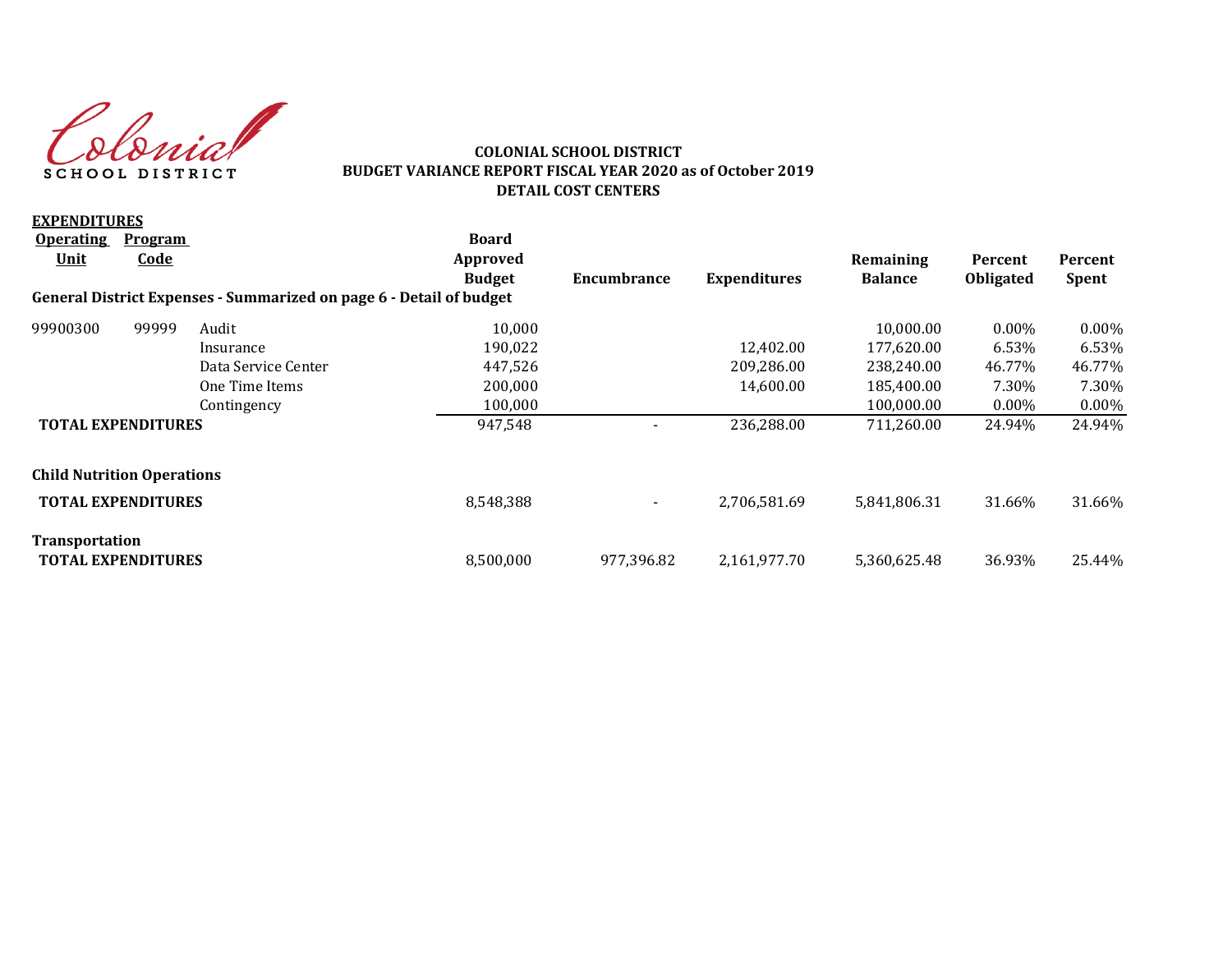Colonial SCHOOL DISTRICT

### **COLONIAL SCHOOL DISTRICT BUDGET VARIANCE REPORT FISCAL YEAR 2020 as of October 2019 DETAIL COST CENTERS**

| <b>EXPENDITURES</b>             |                               |                                                                  |                                           |             |                     |                             |                             |                         |
|---------------------------------|-------------------------------|------------------------------------------------------------------|-------------------------------------------|-------------|---------------------|-----------------------------|-----------------------------|-------------------------|
| <b>Operating</b><br><u>Unit</u> | <b>Program</b><br><u>Code</u> |                                                                  | <b>Board</b><br>Approved<br><b>Budget</b> | Encumbrance | <b>Expenditures</b> | Remaining<br><b>Balance</b> | Percent<br><b>Obligated</b> | Percent<br><b>Spent</b> |
|                                 |                               | Leach Special School - * Summarized on page 8 - Detail of budget |                                           |             |                     |                             |                             |                         |
| 9340427A                        | 99999                         | Southern Integration Program                                     | 18,228                                    | 1,810.47    | 11,381.55           | 5,035.73                    | 72.37%                      | 62.44%                  |
| 9340474A                        | 99999                         | George Read Integration Program                                  | 26,372                                    | 509.27      | 1,616.92            | 24,246.29                   | 8.06%                       | 6.13%                   |
| 9340490A                        | 99999                         | William Penn Integration Program                                 | 17,452                                    | 316.68      | 803.75              | 16,331.83                   | 6.42%                       | 4.61%                   |
| 9340522A                        | 99999                         | <b>Wallin Adult Integration</b>                                  | 21,280                                    |             |                     | 21,280.00                   | $0.00\%$                    | $0.00\%$                |
| 9340514A                        | 99999                         | Leach Principal's Budget                                         | 62,943                                    | 5,417.06    | 23,817.76           | 33,708.57                   | 46.45%                      | 37.84%                  |
| 9340514A                        | 95254                         | <b>Vocational Expenses</b>                                       | 20,349                                    | 368.27      | 1,522.44            | 18,458.29                   | 9.29%                       | 7.48%                   |
| 9340514A                        | 99545                         | <b>Related Services</b>                                          | 9,500                                     |             | 790.17              | 8,709.83                    | 8.32%                       | 8.32%                   |
| 9340514A                        | 99546                         | <b>Assistive Technology</b>                                      | 14,250                                    | 6,564.00    |                     | 7,686.00                    | 46.06%                      | $0.00\%$                |
| 9340514A                        | 95468                         | Summer School                                                    | 9,500                                     |             | 23.09               | 9,476.91                    | 0.24%                       | 0.24%                   |
| 99900300                        | 95228                         | Substitutes                                                      | 33,250                                    |             | 6,538.62            | 26,711.38                   | 19.67%                      | 19.67%                  |
| 99900300                        | 99999                         | General (Incl. Transportation)                                   | 1,300,000                                 | 54,532.38   | 13,924.15           | 1,231,543.47                | 5.27%                       | 1.07%                   |
| 99940200                        | 99999                         | Division I Salaries                                              | 8,600,000                                 |             |                     | 8,600,000.00                | $0.00\%$                    | 0.00%                   |
| 99940400                        | 99999                         | Local Salaries & Benefits                                        | 3,500,000                                 | 205,000.00  | 779,805.16          | 2,515,194.84                | 28.14%                      | 22.28%                  |
| 99960200                        | 95419                         | Energy/Utilities                                                 | 52,250                                    | 45,215.18   | 4,908.66            | 2,126.16                    | 95.93%                      | 9.39%                   |
| 99970200                        | 99999                         | Minor Capital                                                    | 13,363                                    |             |                     | 13,363.00                   | $0.00\%$                    | 0.00%                   |
| <b>TOTAL EXPENDITURES</b>       |                               |                                                                  | 13,698,738                                | 319,733     | 845,132             | 12,533,872.29               | 8.50%                       | 6.17%                   |
| $*$ Lackedea Lead Denefita      |                               |                                                                  |                                           |             |                     |                             |                             |                         |

\* Includes local Benefits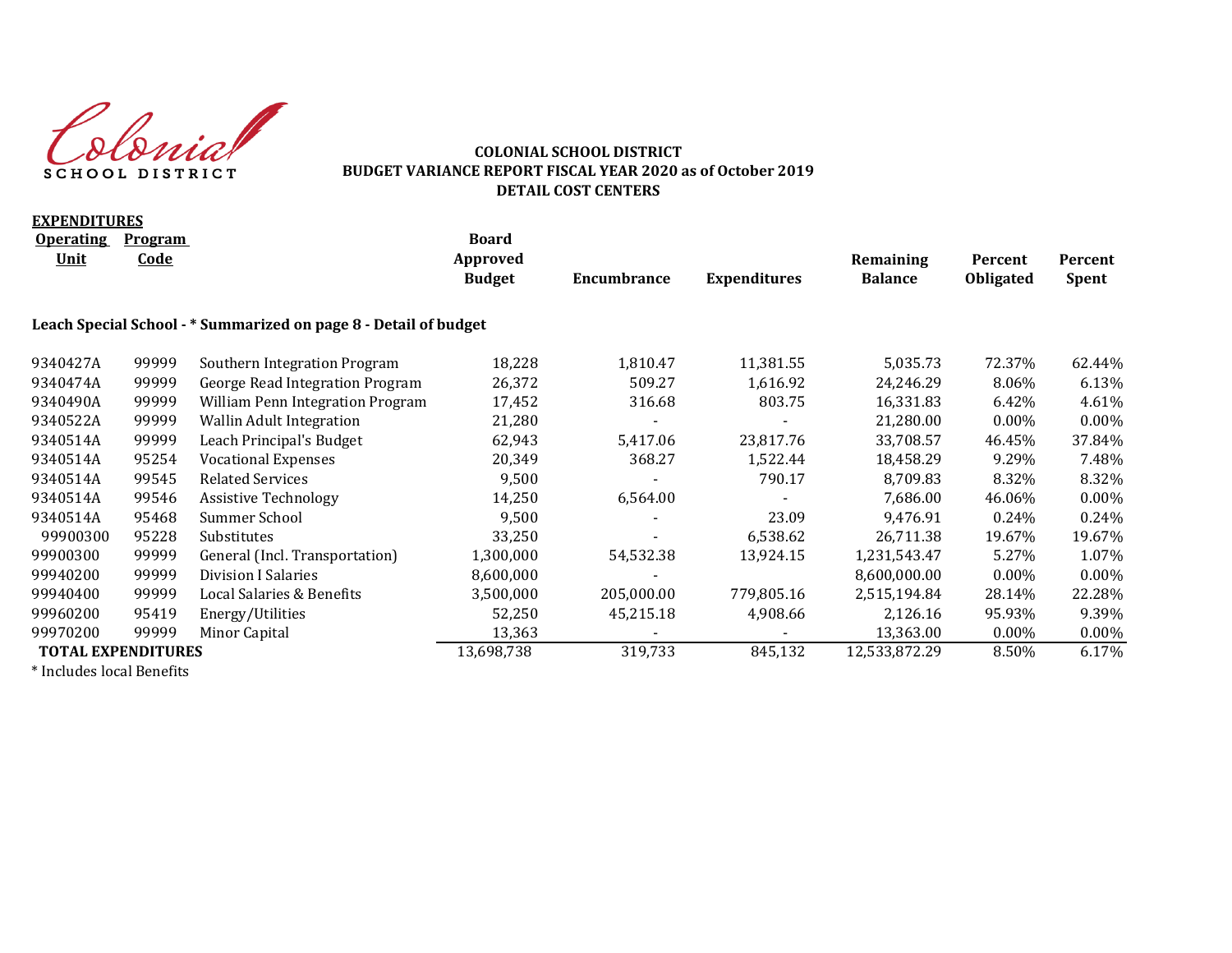Colonial SCHOOL DISTRICT

# **BUDGET VARIANCE REPORT FISCAL YEAR 2020 as of October 2019 LOCAL TAX COLLECTIONS COLONIAL SCHOOL DISTRICT**

| <b>Month</b>           | <b>Current</b><br><b>Expense</b> | <b>Debt</b><br><b>Service</b> | <b>Tuition</b> | <b>MCI</b>   |
|------------------------|----------------------------------|-------------------------------|----------------|--------------|
| July                   | 28,036.81                        |                               |                |              |
| August                 | 979,008.51                       | 85,793.39                     | 193,425.10     | 36,397.20    |
| September              | 6,045,626.70                     | 584,045.65                    | 1,363,349.54   | 337,809.96   |
| October                | 38,434,095.70                    | 3,666,136.71                  | 8,561,343.15   | 2,127,062.67 |
| November               |                                  |                               |                |              |
| December               |                                  |                               |                |              |
| January                |                                  |                               |                |              |
| February               |                                  |                               |                |              |
| March                  |                                  |                               |                |              |
| April                  |                                  |                               |                |              |
| May                    |                                  |                               |                |              |
| June                   |                                  |                               |                |              |
| Transfers to Leach     |                                  |                               |                |              |
| Sr Citizen Prop Relief |                                  |                               |                |              |
| <b>Total Collected</b> | 45,486,767.72                    | 4,335,975.75                  | 10,118,117.79  | 2,501,269.83 |
| <b>Budget</b>          | 46,927,054                       | 4,632,501                     | 6,619,130      | 3,144,123    |
| % Collected            | 96.93%                           | 93.60%                        | 152.86%        | 79.55%       |

Receipts are recorded in the month in which they are received.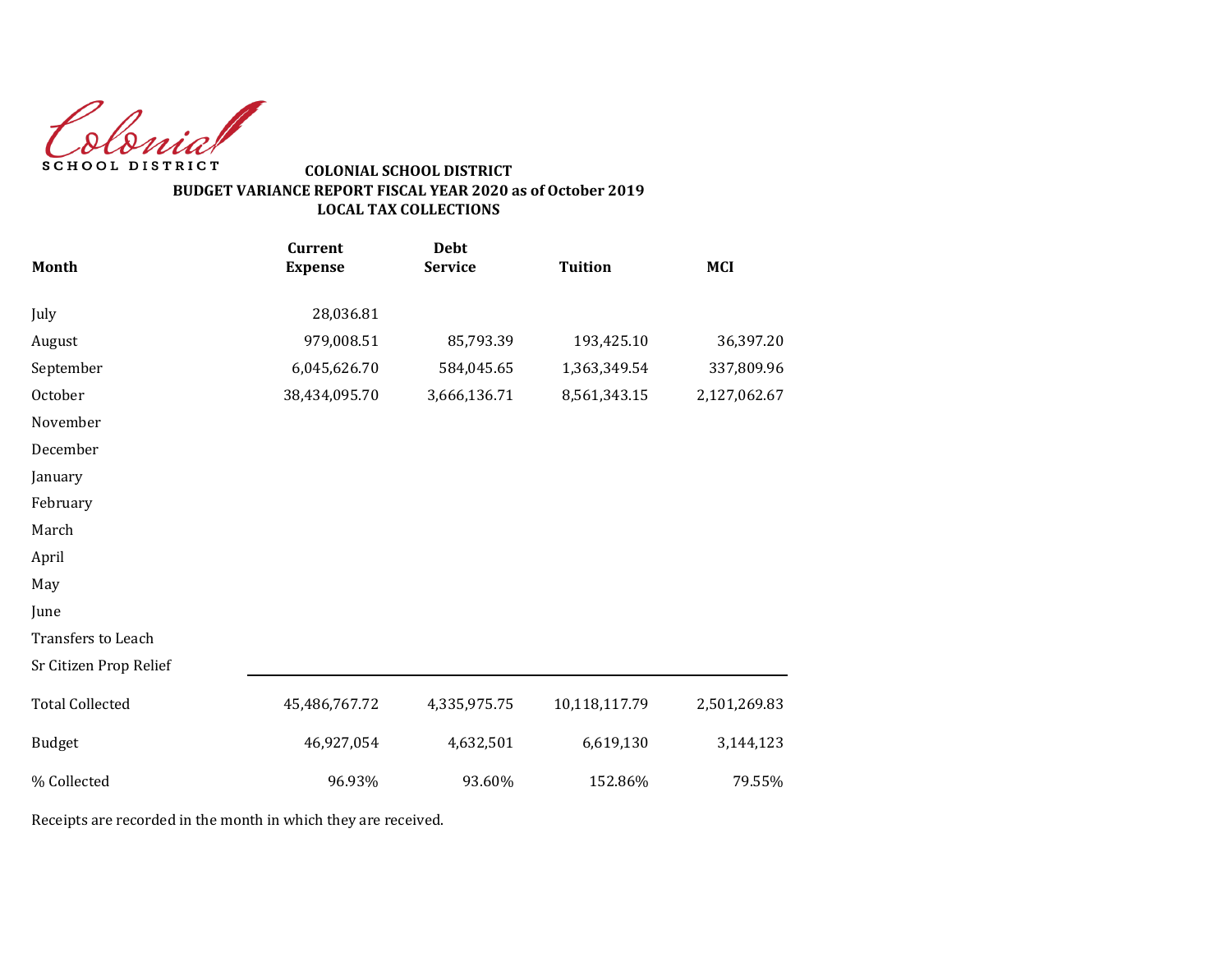

#### **WITH THE PRIOR TWO FISCAL YEARS COLONIAL SCHOOL DISTRICT COMPARISON OF LOCAL FUND PROPERTY TAX RECEIPTS FOR CURRENT OPERATI**

| <b>Month</b>                | <b>Fiscal Year 2018</b> | <b>Fiscal Year 2019</b> | <b>Fiscal Year 2020</b> |
|-----------------------------|-------------------------|-------------------------|-------------------------|
| July                        | 20,935.76               | 77,195.64               | 28,036.81               |
| August                      | 450,351.45              | 551,051.59              | 979,008.51              |
| September                   | 5,147,366.47            | 5,042,786.51            | 6,045,626.70            |
| October                     | 32,561,275.07           | 39,470,274.25           | 38,434,095.70           |
| November                    | 3,443,087.41            | 973,592.92              |                         |
| December                    | 327,553.92              | 356,878.57              |                         |
| January                     | 437,015.38              | 195,603.77              |                         |
| February                    | 413,161.98              | 134,265.50              |                         |
| March                       | 148,531.13              | 241,167.37              |                         |
| April                       | 120,635.10              | 129,089.72              |                         |
| May                         | 113,106.64              | 98,109.95               |                         |
| June                        | 93,227.19               | 97,336.04               |                         |
| Senior Citizens' Tax Rebate | 1,086,936.69            | 1,130,131.81            |                         |
| Year To Date Receipts       | \$43,276,247.50         | \$48,497,483.64         | 45,486,767.72           |
| Projected Tax Receipts      | \$42,608,909            | \$46,927,054            | \$46,927,054            |
| % of Annual Tax Collections | 101.57%                 | 103.35%                 | 96.93%                  |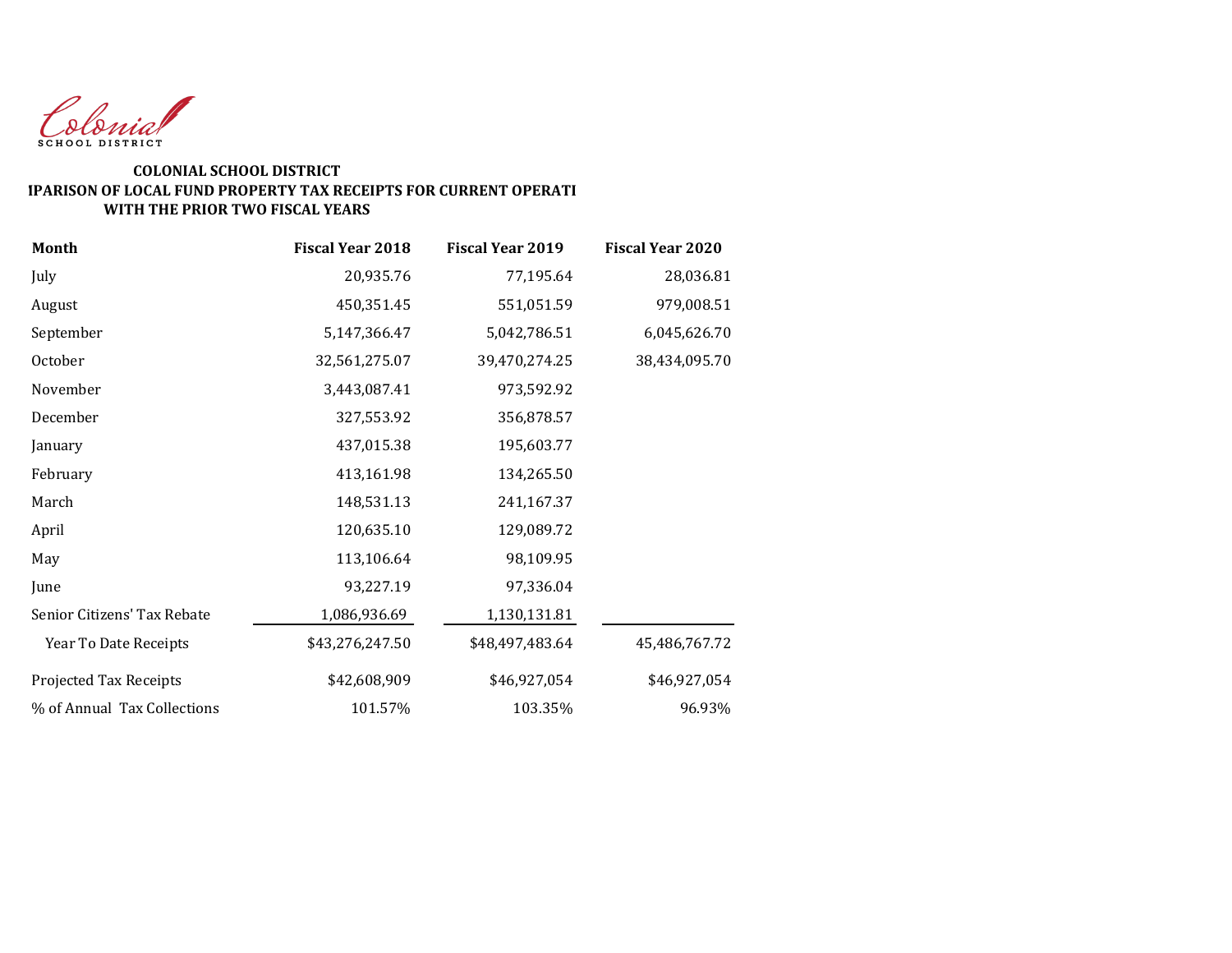Shrip **SCHOOL DISTRICT** 

#### **COLONIAL SCHOOL DISTRICT BUDGET VARIANCE REPORT FISCAL YEAR 2020 as of October 2019 CREDIT CARD PURCHASES**

Credit cards are issued to Colonial employees under special circumstances and only with the approval of the CFO and Superintendent. Cards are used when Purchase orders and/or checks are not accepted or feasible and for travel.

|                             | <b>Name</b>        | <b>Trans Date</b>   | <b>Merchant</b>                      | Amount                  | <b>Description</b>    |
|-----------------------------|--------------------|---------------------|--------------------------------------|-------------------------|-----------------------|
| <b>Nutrition Supervisor</b> | Angelucci, A Paula |                     | 10/21/2019 BJS WHOLESALE #0015       | \$<br>102.09            | Supplies              |
|                             | Angelucci, A Paula |                     | 10/8/2019 CHAMPION TROPHIES INC      | \$<br>75.00             | Supplies              |
|                             | Angelucci, A Paula |                     | 10/17/2019 RESTAURANT STORE WILM 131 | \$                      | 47.92 Supplies        |
|                             | Angelucci, A Paula |                     | 10/15/2019 COSTCO WHSE #0246         | \$                      | 75.96 Supplies        |
|                             | Angelucci, A Paula |                     | 10/25/2019 COSTCO WHSE #0246         | 37.98                   | Supplies              |
|                             | Angelucci, A Paula |                     | 10/1/2019 CURRENT CATALOG            | 5.98                    | Supplies              |
|                             | Angelucci, A Paula |                     | 10/28/2019 THE HOME DEPOT #1605      |                         | 39.94 Supplies        |
|                             | Angelucci, A Paula |                     | 10/28/2019 THE HOME DEPOT #1603      | \$                      | 79.88 Supplies        |
|                             | Angelucci, A Paula |                     | 10/16/2019 HERITAGE FOOD SERVICE GRO | \$<br>135.02            | Supplies              |
|                             | Angelucci, A Paula |                     | 10/1/2019 AMZN MKTP US*TQ7NW4IZ3     | \$                      | 114.98 Supplies       |
|                             | Angelucci, A Paula |                     | 10/21/2019 AMZN MKTP US*PX3LA4P63    | \$                      | 151.97 Supplies       |
|                             | Angelucci, A Paula |                     | 10/23/2019 AMZN MKTP US*AE7HQ1A23    | \$                      | 36.97 Supplies        |
| <b>Business Office</b>      | Miller, Cindy L    |                     | 10/9/2019 BILLOWS ELEC SUPPLY 38     | \$                      | 657.19 Supplies       |
| (Districtwide purchases)    | Miller, Cindy L    |                     | 10/21/2019 BILLOWS ELEC SUPPLY 38    | \$                      | 88.14 Supplies        |
|                             | Miller, Cindy L    |                     | 10/3/2019 TRACTOR SUPPLY CO #5509    | \$                      | 42.39 Supplies        |
|                             | Miller, Cindy L    |                     | 10/4/2019 TRACTOR SUPPLY CO #5509    | \$                      | 1,369.98 Supplies     |
|                             | Miller, Cindy L    |                     | 10/21/2019 SSC - MIDDLETOWN, DE SERV | \$                      | 367.92 Supplies       |
|                             | Miller, Cindy L    |                     | 10/1/2019 FACEBK RXEY5MES92          | \$                      | 601.16 Marketing      |
|                             | Miller, Cindy L    |                     | 10/4/2019 BANNERSONTHECHEAP.COM      | \$                      | 1,167.84 Supplies     |
|                             | Miller, Cindy L    |                     | 10/8/2019 STICKER MULE               | \$                      | 390.50 Supplies       |
|                             | Miller, Cindy L    |                     | 10/8/2019 STICKER MULE               | \$                      | 542.00 Supplies       |
|                             | Miller, Cindy L    |                     | 10/15/2019 STARK BRO'S NURSERY       | \$                      | 583.73 Supplies       |
|                             | Miller, Cindy L    |                     | 10/28/2019 FLAG SYSTEMS              |                         | 741.32 Supplies       |
|                             | Miller, Cindy L    |                     | 9/30/2019 AMAZON.COM*GW9SH98F3       | \$<br>1,867.04 Supplies |                       |
|                             | Miller, Cindy L    |                     | 10/4/2019 GAN*NEWSPAPER SUB1052      | \$                      | 1,153.55 Subscription |
|                             | Miller, Cindy L    |                     | 10/10/2019 CNK*CINEMARK HQ 001       |                         | 1,551.00 Student trip |
|                             | Miller, Cindy L    |                     | 10/10/2019 CNK*CINEMARK HQ 001       | 1,991.00                | Student trip          |
|                             | Miller, Cindy L    |                     | 10/24/2019 AMAZON.COM*QM56S61V3      | \$                      | 121.89 Supplies       |
|                             | Miller, Cindy L    | 10/14/2019 SHERATON |                                      |                         | 3,801.00 TOY Banquet  |
|                             | Miller, Cindy L    |                     | 10/21/2019 BAKERS PARTY RENTAL       | 674.00                  | Student event         |
|                             | Miller, Cindy L    |                     | 9/30/2019 DNH*GODADDY.COM            | 10.17                   | Website               |
|                             | Miller, Cindy L    |                     | 10/2/2019 EMA*EMMA EMAIL MARKETING   | \$                      | 68.00 Marketing       |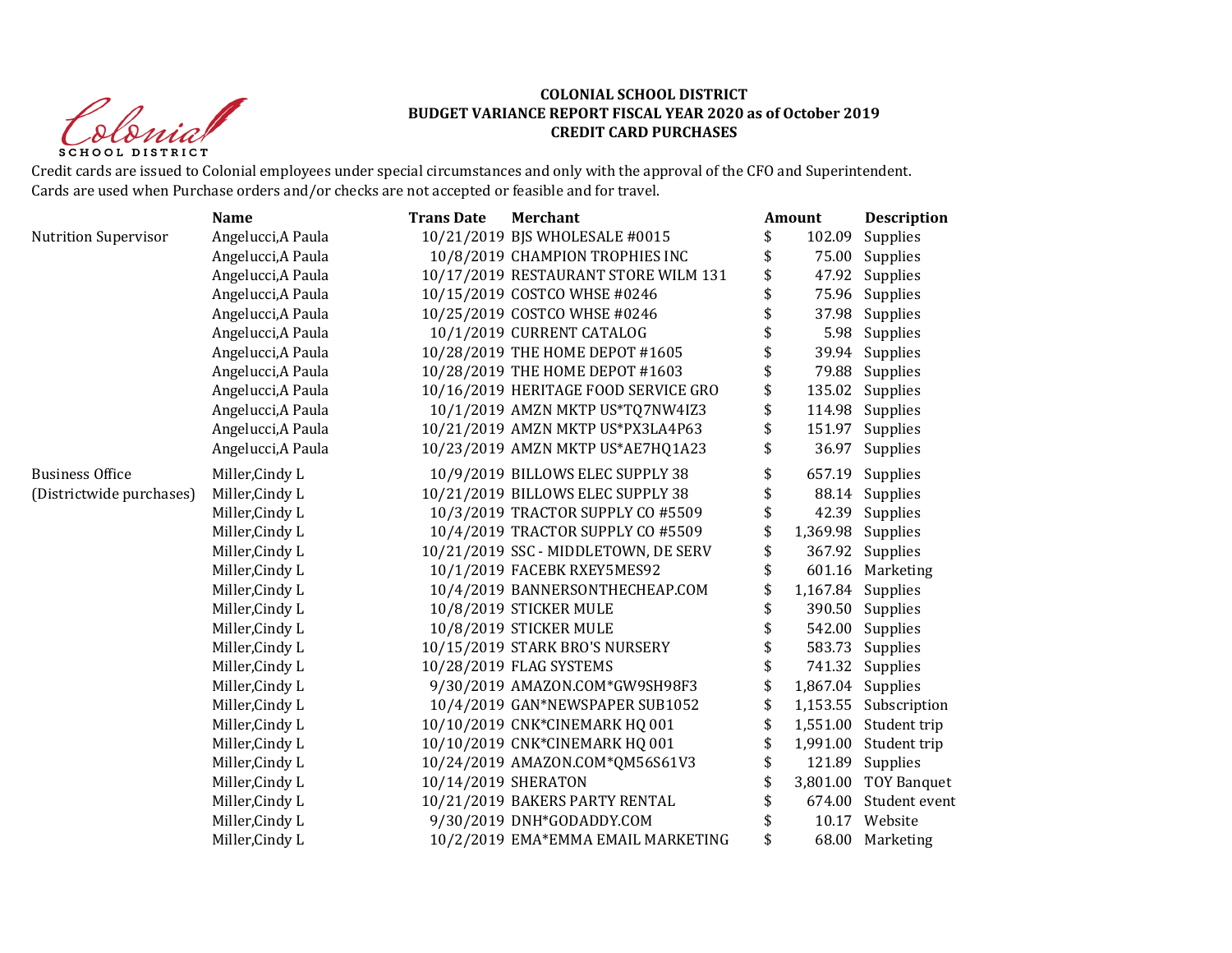

#### **COLONIAL SCHOOL DISTRICT BUDGET VARIANCE REPORT FISCAL YEAR 2020 as of October 2019 CREDIT CARD PURCHASES**

Credit cards are issued to Colonial employees under special circumstances and only with the approval of the CFO and Superintendent. Cards are used when Purchase orders and/or checks are not accepted or feasible and for travel.

|                        | <b>Name</b>             | <b>Trans Date</b>   | <b>Merchant</b>                      | Amount       | <b>Description</b>            |
|------------------------|-------------------------|---------------------|--------------------------------------|--------------|-------------------------------|
|                        | Miller, Cindy L         | 10/7/2019 4IMPRINT  |                                      | 587.25       | Supplies                      |
|                        | Miller, Cindy L         |                     | 10/28/2019 DNH*GODADDY.COM           | \$           | 10.17 Website                 |
|                        | Miller, Cindy L         | 10/16/2019 SHERATON |                                      |              | (1,900.50) TOY Banquet refund |
| <b>Business office</b> | Papanicolas, Leslie Fay |                     | 10/22/2019 SKILLPATH / NATIONAL      | \$<br>248.00 | Registration                  |
| (Districtwide travel)  | Papanicolas, Leslie Fay |                     | 10/24/2019 NATIONAL COUNCIL FOR THE  | \$<br>425.00 | Registration                  |
|                        | Papanicolas, Leslie Fay |                     | 10/24/2019 NATIONAL COUNCIL FOR THE  | \$<br>425.00 | Registration                  |
|                        | Papanicolas, Leslie Fay |                     | 10/3/2019 NATIONAL COUNCIL OF SUPER  | \$<br>245.00 | Registration                  |
|                        | Papanicolas, Leslie Fay |                     | 10/7/2019 NATIONAL COUNCIL OF SUPER  | \$<br>375.00 | Registration                  |
|                        | Papanicolas, Leslie Fay |                     | 10/7/2019 NATIONAL COUNCIL OF SUPER  | \$<br>375.00 | Registration                  |
|                        | Papanicolas, Leslie Fay |                     | 10/4/2019 DELAWARE EXPRESS SHUTTLE   | \$<br>245.00 | Transportation                |
|                        | Papanicolas, Leslie Fay |                     | 10/4/2019 DELAWARE EXPRESS SHUTTLE   | \$<br>245.00 | Transportation                |
|                        | Papanicolas, Leslie Fay |                     | 10/25/2019 PAW*ACADEMIC PARTNERSHIPS | \$<br>25.00  | Registration                  |
|                        | Papanicolas, Leslie Fay |                     | 10/4/2019 PYRAMID EDUCATIONAL CONS   | \$<br>429.00 | Registration                  |
|                        | Papanicolas, Leslie Fay |                     | 10/23/2019 PYRAMID EDUCATIONAL CONS  | \$<br>429.00 | Registration                  |
|                        | Papanicolas, Leslie Fay |                     | 10/2/2019 EB OUTSIDE THE BOX AN      | \$<br>135.00 | Registration                  |
|                        | Papanicolas, Leslie Fay |                     | 10/2/2019 EDRESOURCES                | 435.00       | Registration                  |
|                        | Papanicolas, Leslie Fay |                     | 10/4/2019 EB OUTSIDE THE BOX AN      | \$<br>135.00 | Registration                  |
|                        | Papanicolas, Leslie Fay | 10/7/2019 NAFME     |                                      | 340.00       | Registration                  |
|                        | Papanicolas, Leslie Fay | 10/7/2019 NAFME     |                                      | 755.70       | Registration                  |
|                        | Papanicolas, Leslie Fay |                     | 10/9/2019 PAYPAL *BMECFUNDS          | 259.31       | Registration                  |
|                        | Papanicolas, Leslie Fay |                     | 10/9/2019 PAYPAL *BMECFUNDS          | \$<br>259.31 | Registration                  |
|                        | Papanicolas, Leslie Fay |                     | 10/11/2019 LEARNING FORWARD          | 448.00       | Registration                  |
|                        | Papanicolas, Leslie Fay |                     | 10/11/2019 LEARNING FORWARD          | 598.00       | Registration                  |
|                        | Papanicolas, Leslie Fay |                     | 10/11/2019 LEARNING FORWARD          | \$<br>598.00 | Registration                  |
|                        | Papanicolas, Leslie Fay |                     | 10/11/2019 LEARNING FORWARD          | \$<br>448.00 | Registration                  |
|                        | Papanicolas, Leslie Fay |                     | 10/11/2019 LEARNING FORWARD          | \$<br>448.00 | Registration                  |
|                        | Papanicolas, Leslie Fay |                     | 10/17/2019 LEARNING FORWARD          | \$<br>448.00 | Registration                  |
|                        | Papanicolas, Leslie Fay |                     | 10/23/2019 LEARNING FORWARD          | \$<br>448.00 | Registration                  |
|                        | Papanicolas, Leslie Fay |                     | 10/23/2019 LEARNING FORWARD          | \$<br>448.00 | Registration                  |
|                        | Papanicolas, Leslie Fay |                     | 10/23/2019 LEARNING FORWARD          | \$<br>598.00 | Registration                  |
| <b>Business office</b> | Papanicolas, Leslie Fay |                     | 10/23/2019 LEARNING FORWARD          | 598.00       | Registration                  |
| (Districtwide travel)  | Papanicolas, Leslie Fay |                     | 10/7/2019 MARRIOTT NEW ORLEANS       |              | 807.30 Lodging                |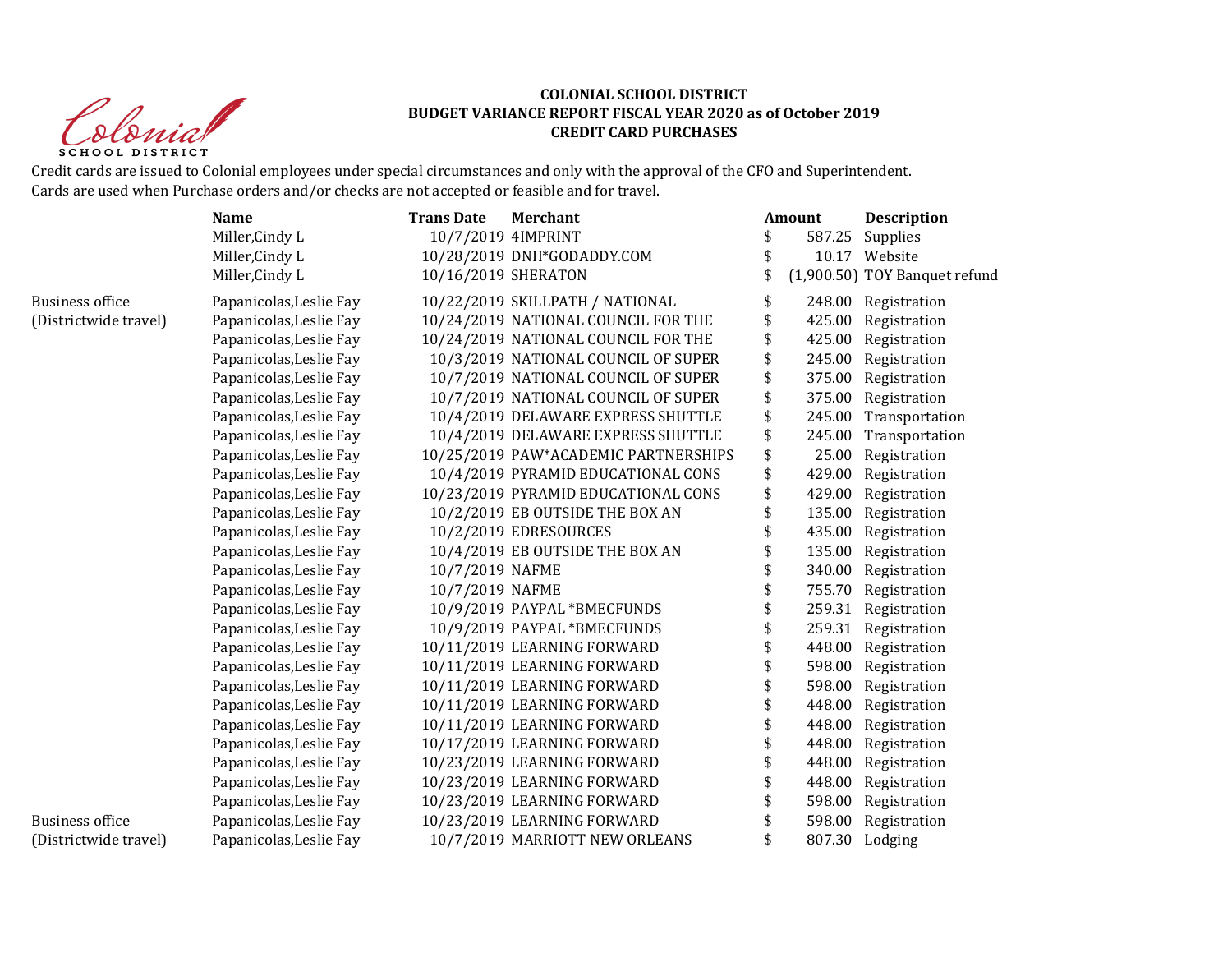Sprist **SCHOOL DISTRICT** 

#### **COLONIAL SCHOOL DISTRICT BUDGET VARIANCE REPORT FISCAL YEAR 2020 as of October 2019 CREDIT CARD PURCHASES**

Credit cards are issued to Colonial employees under special circumstances and only with the approval of the CFO and Superintendent. Cards are used when Purchase orders and/or checks are not accepted or feasible and for travel.

|                              | <b>Name</b>             | <b>Trans Date</b> | <b>Merchant</b>                      | Amount                | <b>Description</b>  |
|------------------------------|-------------------------|-------------------|--------------------------------------|-----------------------|---------------------|
|                              | Papanicolas, Leslie Fay |                   | 10/7/2019 MARRIOTT NEW ORLEANS       | \$<br>807.30          | Lodging             |
|                              | Papanicolas, Leslie Fay |                   | 10/9/2019 MARRIOTT NEW ORLEANS       | \$                    | 807.30 Lodging      |
|                              | Papanicolas, Leslie Fay |                   | 10/23/2019 SHERATON NORFOLK          | \$                    | 322.92 Lodging      |
|                              | Papanicolas, Leslie Fay |                   | 10/23/2019 SHERATON NORFOLK          | \$                    | 645.84 Lodging      |
|                              | Papanicolas, Leslie Fay |                   | 10/28/2019 MARRIOTT MARQUIS WASH     |                       | 434.51 Lodging      |
|                              | Papanicolas, Leslie Fay |                   | 10/28/2019 MARRIOTT MARQUIS WASH     | \$                    | 434.51 Lodging      |
|                              | Papanicolas, Leslie Fay |                   | 10/21/2019 ARCHANGELS TRANSIT        | 79.00                 | Transportation      |
|                              | Papanicolas, Leslie Fay |                   | 10/21/2019 ARCHANGELS TRANSIT        | 79.00                 | Transportation      |
|                              | Papanicolas, Leslie Fay |                   | 10/3/2019 123*123SIGNUP - CUSTOMER   | \$<br>50.00           | Registration        |
|                              | Papanicolas, Leslie Fay |                   | 10/4/2019 123*123SIGNUP - CUSTOMER   | \$<br>50.00           | Registration        |
|                              | Papanicolas, Leslie Fay |                   | 10/4/2019 123*123SIGNUP - CUSTOMER   | \$<br>50.00           | Registration        |
|                              | Papanicolas, Leslie Fay |                   | 10/4/2019 123*123SIGNUP - CUSTOMER   | \$<br>50.00           | Registration        |
|                              | Papanicolas, Leslie Fay |                   | 10/9/2019 123*123SIGNUP - CUSTOMER   | \$<br>50.00           | Registration        |
|                              | Papanicolas, Leslie Fay |                   | 10/17/2019 ACTFL AMRCN CNCL TCHNG FR | \$<br>385.00          | Registration        |
|                              | Papanicolas, Leslie Fay |                   | 10/17/2019 ACTFL AMRCN CNCL TCHNG FR | \$<br>270.00          | Registration        |
|                              | Papanicolas, Leslie Fay |                   | 10/28/2019 HILTON INTERNATIONALS     | \$<br>423.02          | Lodging             |
|                              | Papanicolas, Leslie Fay |                   | 10/28/2019 HILTON HOTEL AUSTIN       | \$                    | 274.85 Lodging      |
|                              | Papanicolas, Leslie Fay |                   | 10/28/2019 HILTON HOTEL AUSTIN       | \$                    | 274.85 Lodging      |
|                              | Papanicolas, Leslie Fay |                   | 10/28/2019 HILTON HOTEL AUSTIN       |                       | 274.85 Lodging      |
|                              | Papanicolas, Leslie Fay |                   | 10/25/2019 UNIV OF DE WEB PYMT       |                       | 25.00 Registration  |
|                              | Papanicolas, Leslie Fay |                   | 10/2/2019 TICKETLEAPTICKETS COM      | \$                    | 43.00 Registration  |
|                              | Papanicolas, Leslie Fay |                   | 10/24/2019 AMTRAK.COM 2950600555456  | \$<br>114.00          | Transportation      |
|                              | Papanicolas, Leslie Fay |                   | 10/7/2019 SHELBURNE FARMS            | \$                    | 485.00 Registration |
|                              | Papanicolas, Leslie Fay |                   | 10/25/2019 NATIONAL COUNCIL FOR THE  | \$                    | $(60.00)$ Refund    |
|                              | Papanicolas, Leslie Fay |                   | 10/25/2019 NATIONAL COUNCIL FOR THE  | \$                    | (60.00) Refund      |
|                              | Papanicolas, Leslie Fay |                   | 10/28/2019 HOTEL 1600                | \$<br>(182.77) Refund |                     |
| <b>Technology Supervisor</b> | Smallwood, Philip Lee   |                   | 10/2/2019 DIGITALOCEAN.COM           | \$                    | 26.10 Website       |
|                              | Smallwood, Philip Lee   |                   | 10/3/2019 CBI*PARALLELS              | \$                    | 99.99 Website       |
|                              | Smallwood, Philip Lee   |                   | 10/4/2019 AMZN MKTP US*444BD0WA3     | \$<br>51.99           | Supplies            |
|                              | Smallwood, Philip Lee   |                   | 10/14/2019 AMZN MKTP US*GU5L05MG3    | \$<br>86.89           | Supplies            |
|                              |                         |                   | TOTAL                                | 35,455.20             |                     |